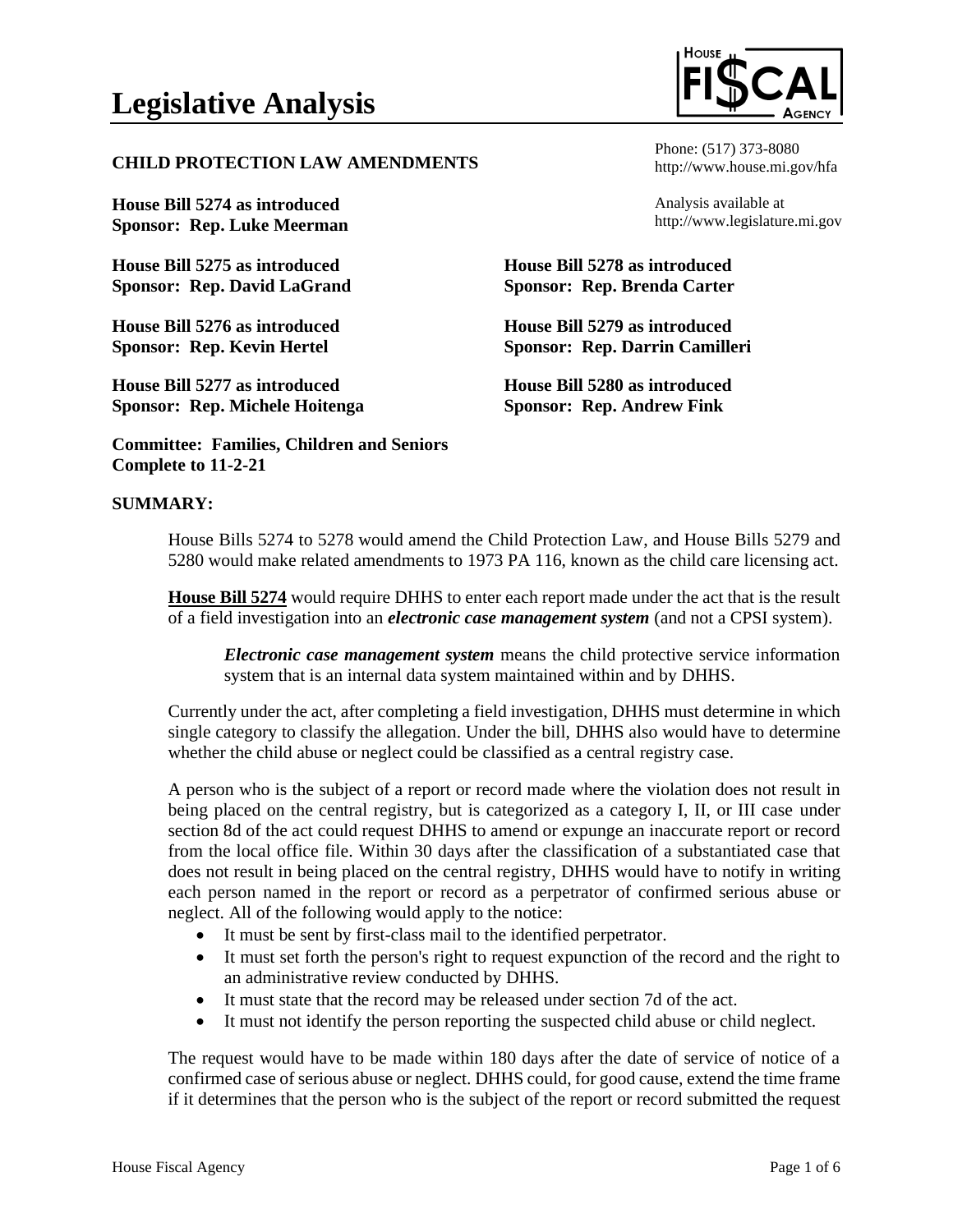for a hearing within 60 days after the 180-day notice period expired. DHHS would have to create an administrative process to determine whether the report or record should be amended or expunged.

The bill also would delete the definition of "severe physical injury" from a provision requiring DHHS to seek law enforcement assistance within 24 hours after becoming aware of child abuse or child neglect resulting in severe physical injury to the child.

MCL 722.628

**House Bill 5275** would require the Department of Health and Human Services (DHHS) to maintain a statewide *electronic case management system* to carry out the intent of the act. DHHS could enter into vendor contracts to implement, review, and update the system and would have to solicit proposals from entities to provide the services necessary to do so.

DHHS would have to classify a *confirmed case of methamphetamine production*, *confirmed serious abuse or serious neglect*, *confirmed sexual abuse*, or *confirmed sexual exploitation* as a *central registry case*.

*Confirmed case* would mean that DHHS has determined, by a preponderance of evidence, that child abuse or child neglect occurred by a person responsible for the child's health, welfare, or care.

*Central registry case* would mean that DHHS confirmed that a person responsible for the child's health or welfare committed serious abuse, serious neglect, sexual abuse, or sexual exploitation of a child or allowed a child to be exposed to or have contact with methamphetamine production.

*Central registry* would mean a repository of names of individuals who are identified as perpetrators related to a *central registry case* in DHHS's statewide electronic case management system.

*Confirmed case of methamphetamine production* would mean a confirmed case that involved a child's exposure or contact with methamphetamine production.

*Confirmed serious abuse or neglect* would mean a confirmed case of mental or physical injury or neglect to a child that involves the following:

- Battering, torture, or other severe physical abuse.
- Loss or serious impairment of an organ or limb.
- Life-threatening injury.
- Murder or attempted murder.
- Neglect that seriously impairs a child's physical or mental health or well-being.

*Confirmed sexual abuse* would mean a confirmed case that involves penetration, attempted penetration, or assault with intent to penetrate as that term is defined in section 520a of the Michigan Penal Code.

*Confirmed sexual exploitation* would mean a confirmed case that involves allowing, permitting, or encouraging a child to engage in prostitution or allowing, permitting, encouraging, or engaging in the photographing, filming, or depicting of a child engaged in a listed sexual act as that term is defined in section 145c of the Michigan Penal Code.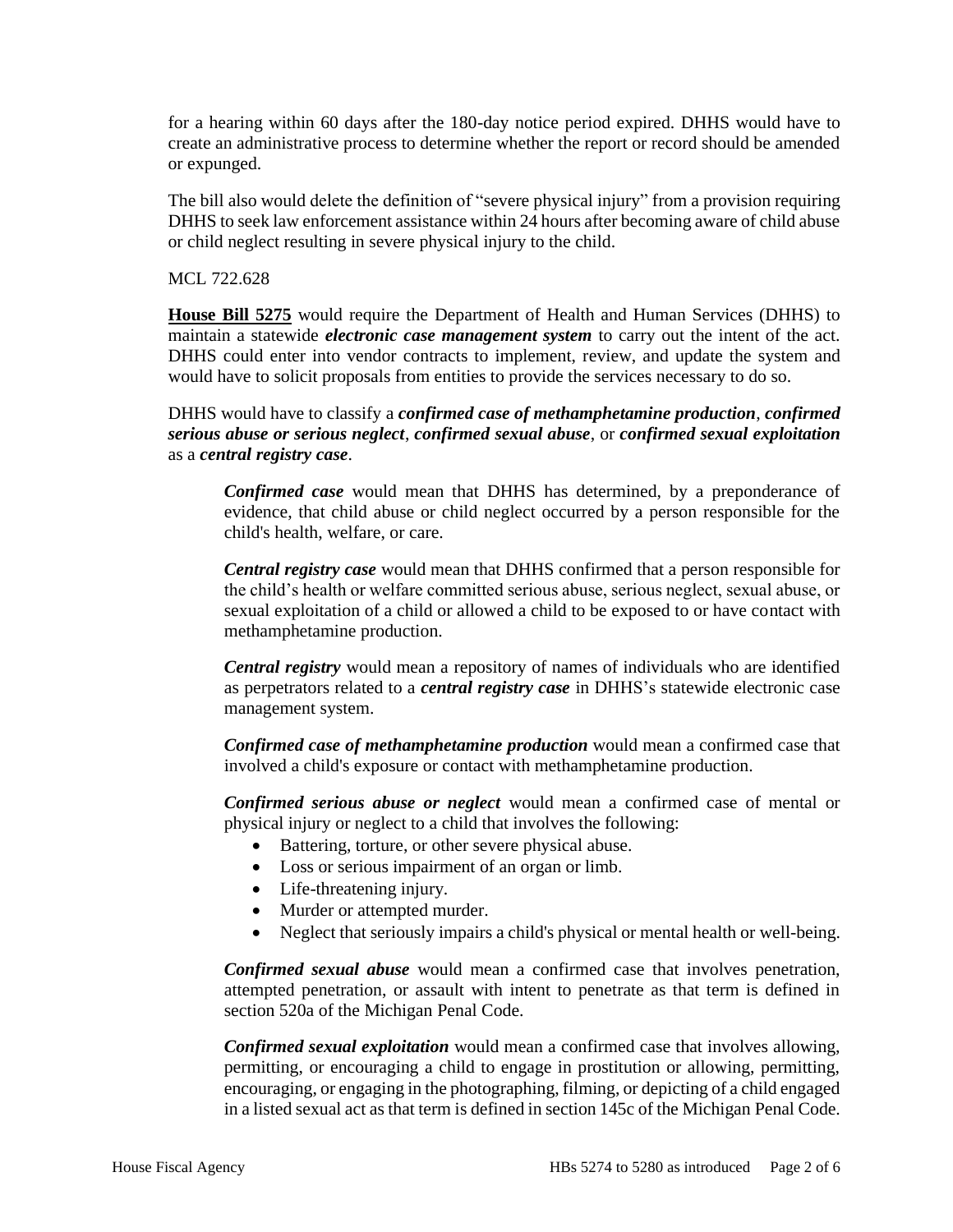Within 30 days after the classification of a central registry case, DHHS would have to notify in writing each person who is named in the record as a perpetrator of the confirmed serious abuse or neglect, confirmed sexual abuse, confirmed sexual exploitation, or confirmed case of methamphetamine production. All of the following would apply to the notice:

- It must be sent by registered or certified mail, return receipt requested, and delivery restricted to the addressee.
- It must set forth the person's right to request expunction of the record and the right to a hearing if DHHS refuses that request.
- It must state that the record may be released under section 7d of the act.
- It must not identify the person reporting the suspected child abuse or child neglect.

A person who is the subject of a report or record made as described above could request DHHS to amend or expunge an inaccurate report or record from the central registry and local office file. If the department denies this request, the person could, within 180 days from the date of notice of the right to a hearing, request DHHS to hold a hearing to review it. DHHS would have to hold a hearing to determine by a preponderance of the evidence whether the report or record in whole or in part meets the statutory requirement of confirmed serious abuse or neglect, confirmed sexual abuse, confirmed sexual exploitation, or confirmed case of methamphetamine production and whether it should be amended or expunged from the central registry. The hearing would have to be held before an administrative law judge and be conducted as prescribed by the Administrative Procedures Act. DHHS also could, for good cause, hold a hearing if it determines that the person who is the subject of the report or record submitted the request for a hearing within 60 days after the 180-day notice period expired.

If the investigation of a report does not show serious child abuse or child neglect, sexual abuse, sexual exploitation, or methamphetamine production by a preponderance of the evidence, or if a court dismisses a petition based on the merits of the petition filed under the Probate Code because the petitioner has failed to establish that the child comes within the jurisdiction of the court, the information identifying the subject of the report would have to be expunged from the central registry.

If a preponderance of evidence of child abuse or child neglect exists, or if a court takes jurisdiction of the child under the Probate Code, DHHS would have to maintain the information and must maintain the perpetrator's information in the central registry if the case is determined to be a confirmed case of methamphetamine production, confirmed serious abuse or neglect, confirmed sexual abuse, or confirmed sexual exploitation.

Except as otherwise provided, DHHS would have to maintain the information in the central registry until receiving *reliable information* that the perpetrator of the child abuse or child neglect is dead. (*Reliable information* would include information obtained using the United States Social Security Death Index database.)

After an individual has been on the registry for 10 years, he or she would have the right to a hearing regarding removal from the registry. DHHS would have to hold a hearing to determine by a preponderance of the evidence whether the person should be continued to be listed on the central registry. The hearing would have to be held before an administrative law judge and conducted as prescribed by the Administrative Procedures Act. The burden of proof at this heating would be on the petitioner attempting to have a listed perpetrator removed from the registry. The petitioner would have to demonstrate that the perpetrator cannot reasonably be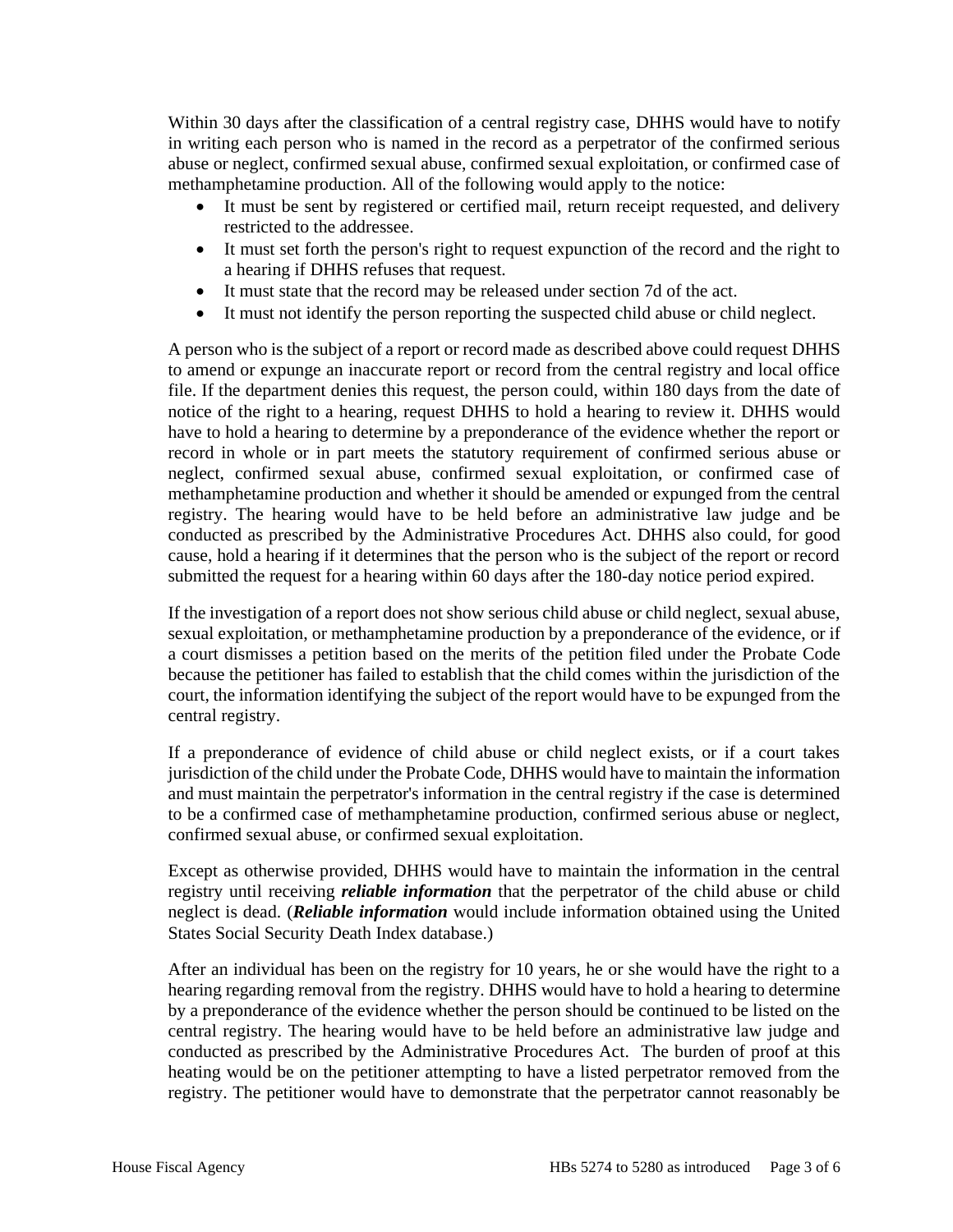presumed to continue to be a risk to children in the future. The court would have to take into account the facts and circumstances that resulted in the individual's originally being placed on the central registry, as well as facts and circumstances in the 10 following years that bear on the assessment of the individual's risk to children in the future.

Upon written request, DHHS could provide confirmation of central registry placement to an individual, office, or agency authorized to receive it.

A parent or other person responsible for a child who has reason to believe that another caregiver could place that child at risk could, with appropriate authorization and identification, receive confirmation of central registry placement of that parent, person responsible, or caregiver.

The act now authorizes DHHS to develop an automated system that allows an individual applying for child-related employment or seeking to volunteer in a capacity that allows unsupervised access to a child whose health or welfare the individual is not responsible for to be listed in that system if it is found that the person has *not* been listed in a central registry case as a perpetrator of child abuse or neglect. The bill would amend this provision to apply it to a person who has *not* been named in a central registry case as the perpetrator of a confirmed case of methamphetamine production, confirmed serious based or neglect, confirmed sexual abuse, or confirmed sexual exploitation.

The bill would require DHHS to search Children's Protective Services records, in addition to the central registry clearance, to determine whether an applicant or licensee, relative, adult member of the household, licensee designee, chief administrator, staff member, or unsupervised volunteer would has a Children's Protective Services history before making a licensing or placement determination, or provide clearance for staff employment or a volunteer in a child caring organization.

The bill also would provide that an action taken to exclude an individual from licensure to provide foster care, child care, or camp services by the Child Care Licensing Division of the Department of Licensing and Regulatory Affairs (LARA) or the Division of Child Welfare Licensing in DHHS, or a predecessor agency, in effect before the bill's effective date, must remain in effect according to its terms, except if an individual is successful in an administrative review or appeal of the exclusionary status in accordance with section 9 of the child care licensing act.

#### MCL 722,627j

**House Bill 5276** would amend certain responses DHHS must make to certain categories of cases after field investigation under the act. Currently, for a case in which Child Protective Services is determined to be required, DHHS must list the perpetrator of child abuse or child neglect, based on a field investigation, on the central registry, either by name or as "unknown" if not identified. The bill would remove this requirement.

Similarly, for a case in which a court petition is determined to be required because the child is not safe and a petition for removal is needed, DHHS now must list the perpetrator of child abuse or child neglect, based on a field investigation, on the central registry, either by name or as "unknown" if not identified. The bill would remove this requirement.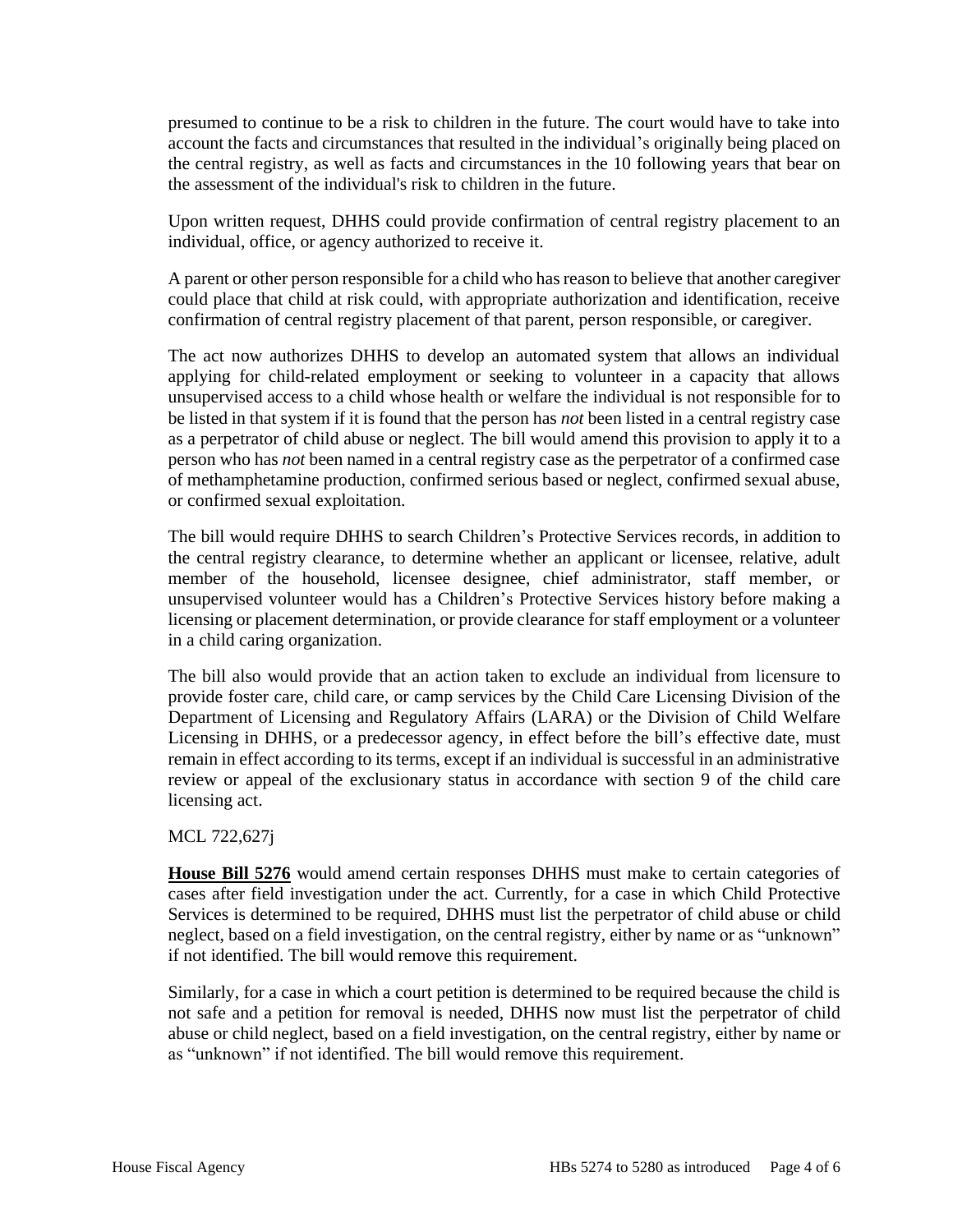Currently, DHHS is not required to use the structured decision-making tool under certain circumstances involving a nonparent adult who resides outside the child's home or an owner, operator, volunteer, or employee of certain entities under the child care licensing act. If DHHS determines after a field investigation that there is a preponderance of evidence that such an individual is a perpetrator of child abuse or child neglect, DHHS must list the perpetrator in the central registry. The bill would remove the provisions described in this paragraph.

Finally, the bill would provide that section 7g of the act, which concerns the release of specified information under certain circumstances, is to be known and may be cited as "Wyatt's Law."

MCL 722.625 et seq.

**House Bill 5277** would amend and add definitions for terms used in the Child Protection Law. These terms and their definitions are generally provided in context throughout this summary in the discussion of the other bills in this package. Of further note, the bill would delete the definitions of the terms "substantiated" and "unsubstantiated." The other bills would change "substantiated" and "unsubstantiated" to "confirmed" and "not confirmed."

MCL 722.622

**House Bill 5278** would add a child caring institution licensed under the child care licensing act to a list of entities to which a confidential written report, document, or photograph filed with DHHS under the act may be made available. However, the institution's access to the confidential records would have to be for the purposes of investigating an applicant for employment or an employee of a child caring institution to determine suitability of an applicant or employee for initial or continued employment. The institution would have to disclose the information to the applicant or employee.

The bill also would remove several provisions that now pertain to the maintenance or records, reports, and other information in the central registry or the local office file, or both.

MCL 722.111

**House Bill 5279** would amend the child care licensing act to update a citation to the Child Protection Law to reflect the renumbering of provisions that would be made by HB 5278.

MCL 722.120

**House Bill 5280** would amend the child care licensing act to define "severe physical injury," for purposes of the act, to mean an injury to a child that requires medical treatment or hospitalization and that seriously impairs the child's health or physical well-being.

Currently, "severe physical injury" means that term as defined in section 8 of the Child Protection Law. However, HB 5274 would remove that definition from section 8. The language that HB 5280 would add to the child care licensing act is identical to the currently referenced language.

MCL 722.111

# **Enacting provisions**

House Bills 5274 to 5278 each would take effect 180 days after enactment.